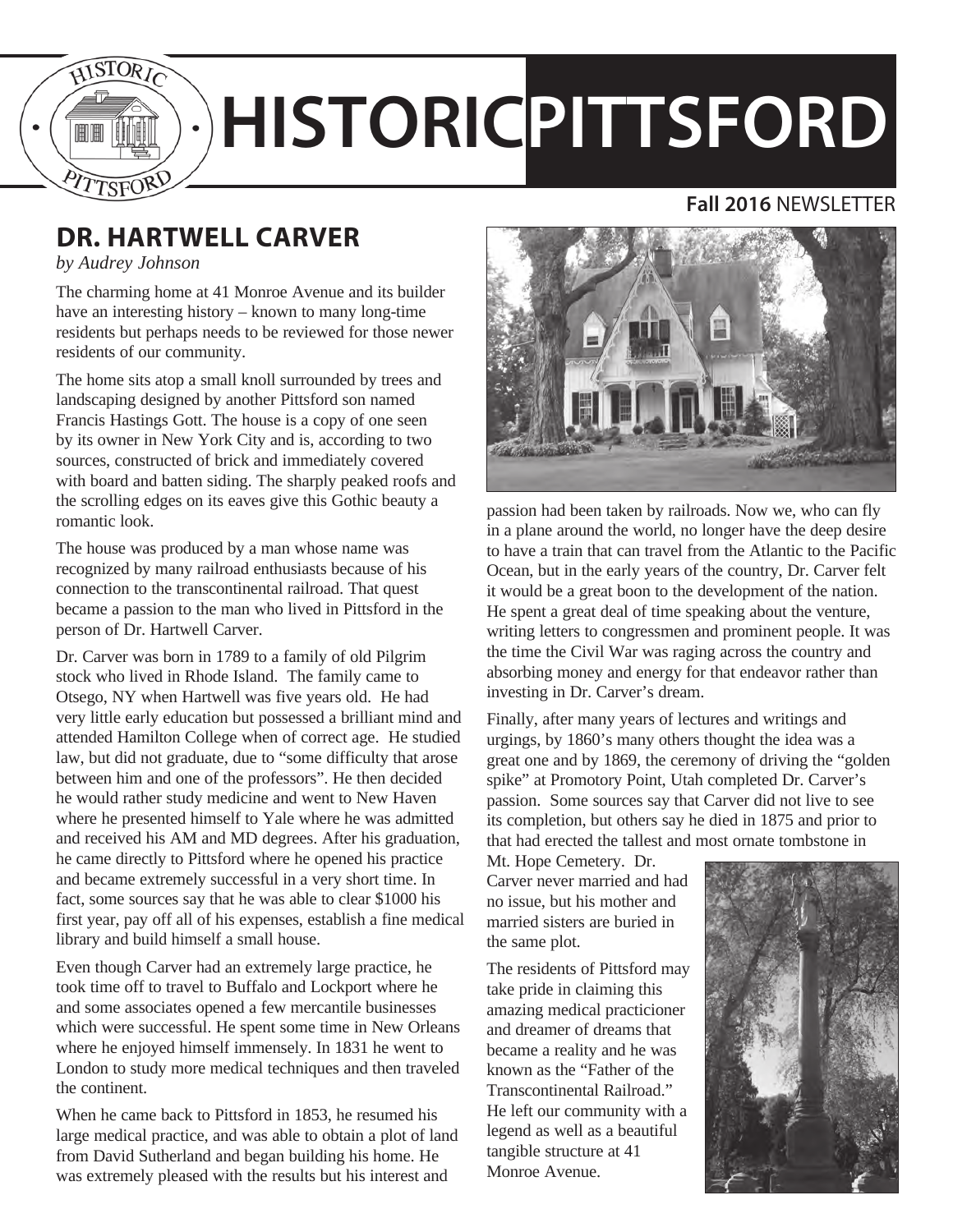## **WELCOME HOME, WYBURN**

*by Vicki Masters Profitt*

There's a grave marker in the closet! Not too many people have the opportunity to say that phrase but, in the case of James Starbuck, it was true. James had purchased a house in Westport, New York, in 2007. While renovating his new home, James located a flat, military plaque bearing the inscription, "Wyburn Litchfield Lee, QM 3 US Navy, World War I, 1893 – 1977". Who was Wyburn Litchfield Lee, and why was his grave marker at a house in Westport, New York? The search for answers was on!

The package containing the grave marker was addressed to Wyburn's brother, Gerald A. Lee, of Elizabethtown, New York. James Starbuck hypothesizes that the grave marker was unable to be delivered to Gerald Lee and somehow made its way to Carlin Walker. Carlin was a Westport postman and local historian. James believes the Elizabethtown postmaster gave the package

containing the marker to Carlin Walker to track down the owner. When Carlin was unsuccessful in that endeavor, he left it in his house, which now belonged to James Starbuck. In an interesting twist of fate, Gerald Lee used to play bridge with James Starbuck's mother!

James spent several years pondering the mystery of the grave marker. Occasionally, he would search online for answers. On May 31, 2013, I received an email from James, who had located the Find A Grave memorial I had created for Wyburn Litchfield Lee. Wyburn's parents, George Albert Lee and Gertrude E. Ketcham Lee, are buried at Pittsford Cemetery in Pittsford, New York. They have a nice headstone with their names and dates. Underneath Gertrude's name it says, "Son, Wyburn L. N. Lee, 1893-19\_\_". No death date is listed for Wyburn.

The information about Wyburn's grave marker was intriguing. Who was Wyburn, and why wasn't his marker on his grave? This promised to be an interesting story. I was already familiar with Gertrude Ketcham Lee. The Ketcham family was a big name in Pittsford. They even had a road named after them! Surely we could learn something more about Wyburn.

Wyburn has proven to be as much a mystery as his errant grave marker. He was the third of George and Gertrude Ketcham Lee's four sons, and was born April 22, 1893 in Buffalo, New York. Wyburn's father, George Lee, had risen to prominence in the 1890s as a shrewd and calculating financier. The family lived in luxury as George, known as the "Sodus Boy Financier", spent money lavishly. The Monroe County Mail in 1899 noted that George had purchased "the table on which the Declaration of Independence was written". By 1900, Wyburn and his family were living in Sodus with his paternal grandparents, William and Lucy Clark Lee, quite probably to escape the notoriety of George's alleged underhanded dealings on Wall Street. When the Great War arrived, all four Lee brothers – Merwyn, Gerald, Wyburn and Lowell – served in the military. Wyburn's

abstract of service shows that he enrolled at the recruiting station in Newport, Rhode Island, on May 11, 1917 as Quartermaster 3rd Class. He served at the Newport Naval District until June 4, 1918, when he became a member of the Naval Auxiliary Reserve before officially transferring to inactive service on February 9, 1919. The July, 1918 issue of The Rural New Yorker magazine features a photo of the service flag hanging in the window of George and Gertrude Lee's home bearing four stars, one for each son serving the war effort. All four Lee brothers survived the war.

Following his military service, Wyburn lived in the New York City area, and was employed in several different occupations through the years. The 1930 census record shows Wyburn married to a woman named Phyllis, but by 1940 they were divorced. It is unknown whether Wyburn and Phyllis had any children together.

> Little other information about Wyburn's life was found. Wyburn Litchfield Lee died August 26, 1977 in Palm Beach, Florida.

That brings us back to Wyburn's grave marker. Someone ordered the marker from the U.S. government, who shipped it to Gerald Lee in Elizabethtown. Carlin Walker became the unofficial keeper of the grave marker shortly thereafter. In 2007, the torch was then passed to James Starbuck. In spring 2016, James sent the marker to Beth Knickerbocker, secretary of the Pittsford Cemetery Association. Beth coordinated the effort to install Wyburn Litchfield Lee's military grave marker in the family plot at Pittsford Cemetery this past August.

The mystery of Wyburn Lee isn't completely solved, though. Burial records show that Wyburn had permission from the plot owner to be buried at Pittsford Cemetery, but the records don't definitively show that he is,

indeed, interred there. Perhaps in a few years I'll receive an email from someone that begins, "While cleaning my house, I found an urn containing the remains of Wyburn Lee." If that is the case, we'll have the spot all ready for him.

The Pittsford Cemetery Association (PCA) took on the initial financial responsibility of paying for the marker installation for this World War I soldier. If you are so inclined to honor Wyburn's memory, please send a check payable to "Friends of Pittsford Cemetery Association" to 155 South Main Street, Pittsford, New York 14534 and note "Wyburn Lee" on the check. The PCA will utilize the funds to pay for the marker installation. Any additional monies received will allow the PCA to continue their fine upkeep of the cemetery and the graves of its eternal residents. For additional information about the Pittsford Cemetery Association, please visit www.PittsfordCemetery.org.

*Thank you to CAPT Steven F. Momano, USN (Ret.) for his assistance deciphering Wyburn's military abstract of service and a special thanks to James Starbuck, who worked tirelessly to ensure that Wyburn Litchfield Lee's grave marker found its rightful home.* 

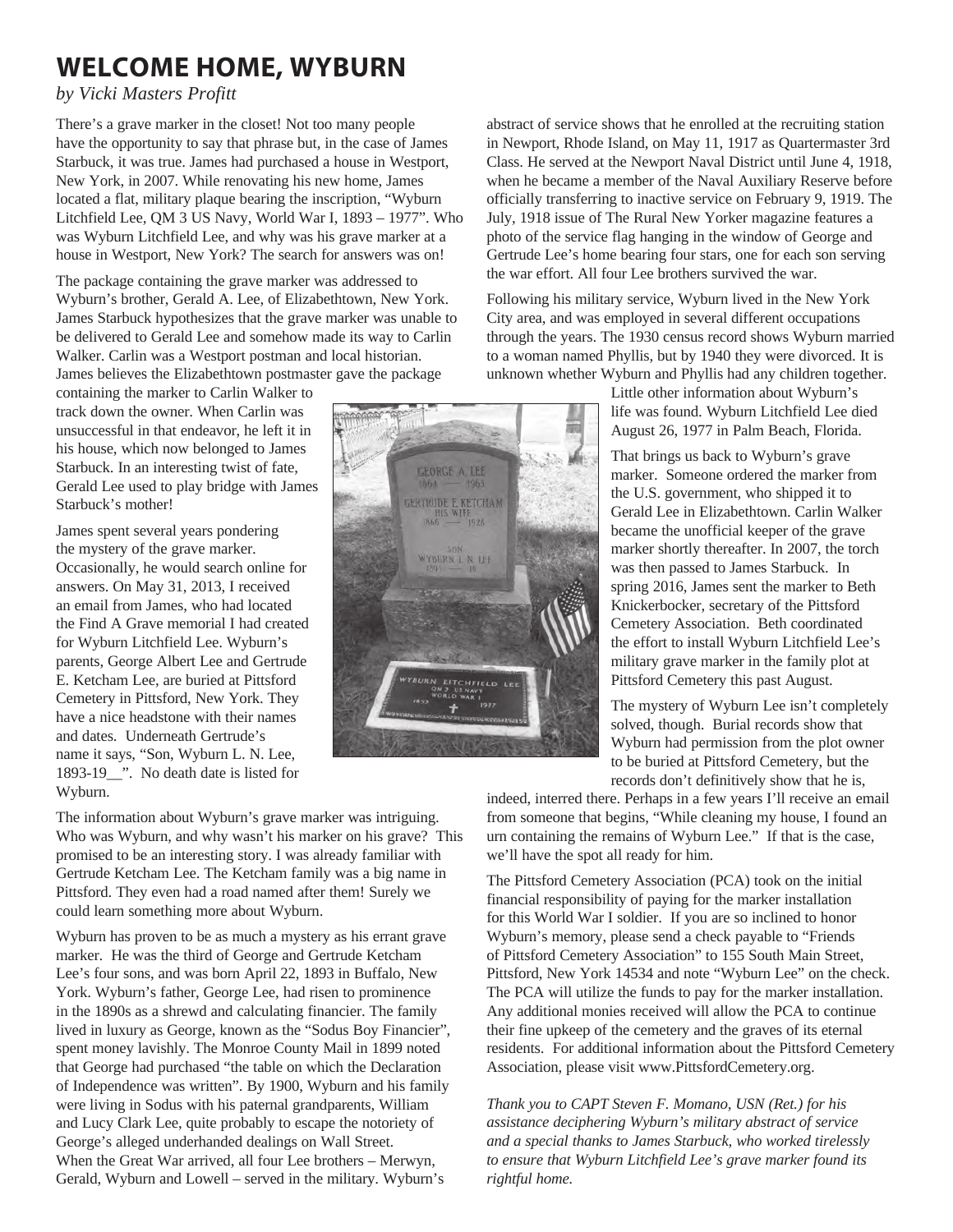## **SPOTLIGHT ON EAST ST. CEMETERY**

#### *by Karen Hultz*

It is hard to miss Pittsford's largest cemetery. Starting at East Ave. and straddling both sides of Washington Rd., Pittsford Cemetery was established in 1842 and still accepts burials today.

It is also easy to find Pittsford's oldest cemetery. Started in 1789, the Pioneer Burying Ground is located at the intersection of S. Main, Mendon, Stone and Mendon Center roads. Reading the names of Pittsford's ancestors on the stones is a nice diversion while waiting for the light to change.

Pittsford's third cemetery is not as well known. Sitting quietly at the corner of East St. and Park Rd, surrounded by a wood fence, is Pittsford's East St. cemetery. Started by Pittsford's co-founder, Simon Stone, who was born in 1832 and served in the Revolutionary War, the East St. cemetery was originally intended to become Pittsford's main cemetery, but it was overshadowed by the cemetery on Washington Rd.

A relatively small cemetery, East St. is the final resting place of not only Simon Stone, but a number of Pittsford's founding families with the names of Crosier, Hughes, Martin, Patterson and Searl. Recently, the cemetery site was cleaned up, the fence mended and mums were planted as part of a 2016 Eagle Scout project.

Pittsford is fortunate to have three historic and well maintained cemeteries in its town. Take a stroll through one of them on a nice Fall day and experience a bit of town history.

*(The East St. cemetery is included in the new inventory of Historic Resources for the Town of Pittsford)*



## **SAVE THE DATE! DAY OF THE DEAD!**

Sunday, Oct. 30: 2:00 pm

Join us for Historic Pittsford's Day of the Dead on Sunday, October 30th at 2:00 p.m. as actors portray the lives of Pittsford's earliest settlers. Hear the stories of Stephen and Sarah Hincher Lusk and how they arrived in this area. Meet Colonel Caleb Hopkins and learn why our town is named Pittsford, and discover the incredible lives of other people who resided in our community in its earliest days. The Pioneer Burying Ground is located south of the village at the intersection of South Main Street and Mendon Road. Busing will be available from the United Church at the corner of Sunset and Main. This event will take place outdoors, so please dress accordingly. In case of inclement weather, the event will be moved inside the Mile Post School, located adjacent to the Pioneer Burying Ground.

Registration is required. To register, please visit www. TownofPittsford.org and click on "Online Recreation Registration" or call the Pittsford Recreation Department at 585-248-6280. This event is free, and is open to the public.





#### **CANDLELIGHT NIGHT**

Tuesday, December 6: 5:30-8:30 pm

Be sure to visit the Little House, 18 Monroe Ave, on Candlelight night. The house will be aglow with Christmas lights and smiling faces as we welcome visitors in for treats, history and a special visit from Mrs. Claus.



*Little House Office and Museum* 18 Monroe Ave., Pittsford, NY 14534 / 381-2941 Open: Wednesday and Saturday 9am-12noon Dorothy Meusburger, Secretary